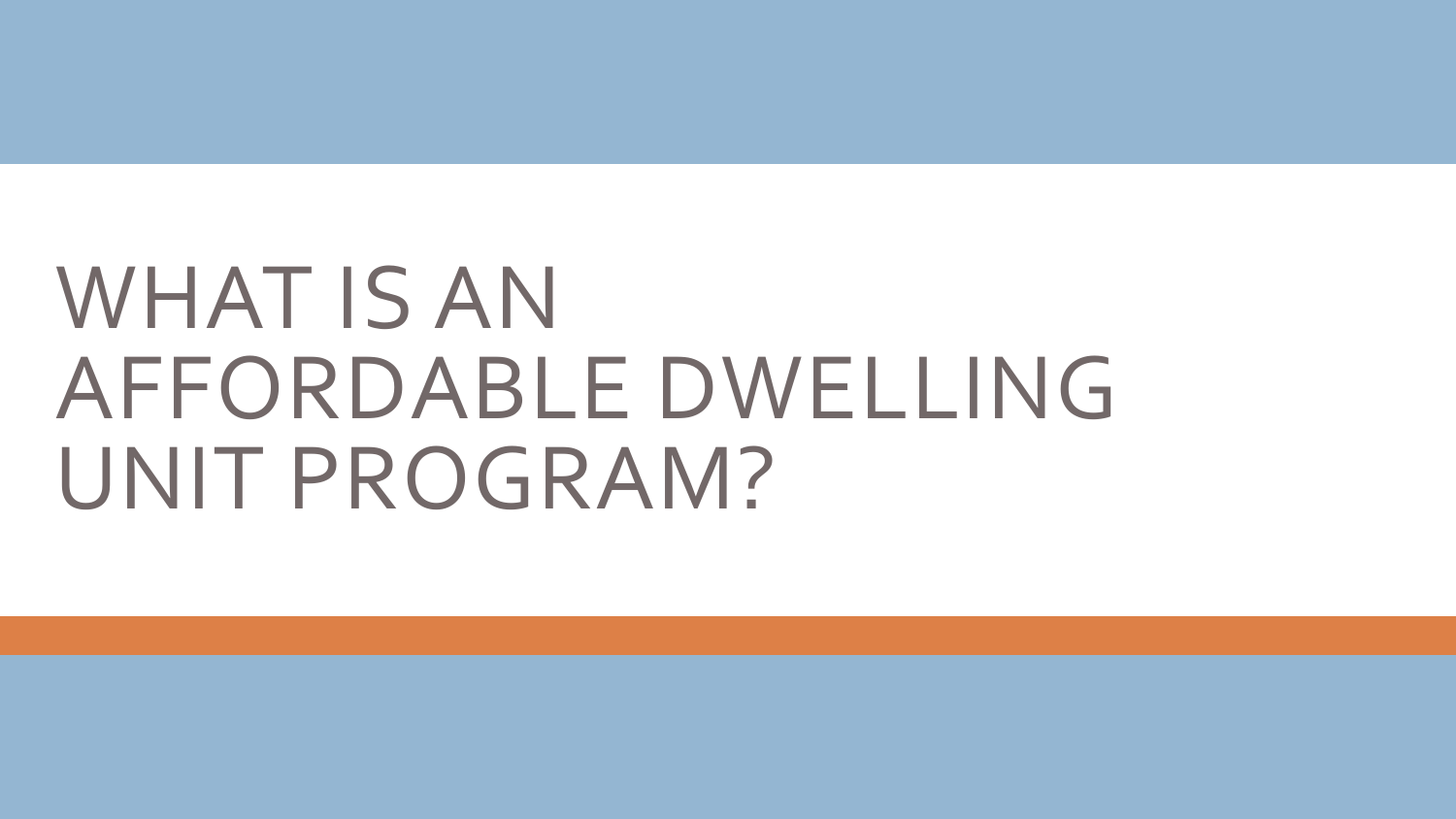#### AN AFFORDABLE DWELLING PROGRAM:

- 1. Directs or encourages the provision of affordable units in new residential developments.
- 2. Provides developer incentives to support the provision of affordable housing units.
- 3. Must be implemented through a zoning text amendment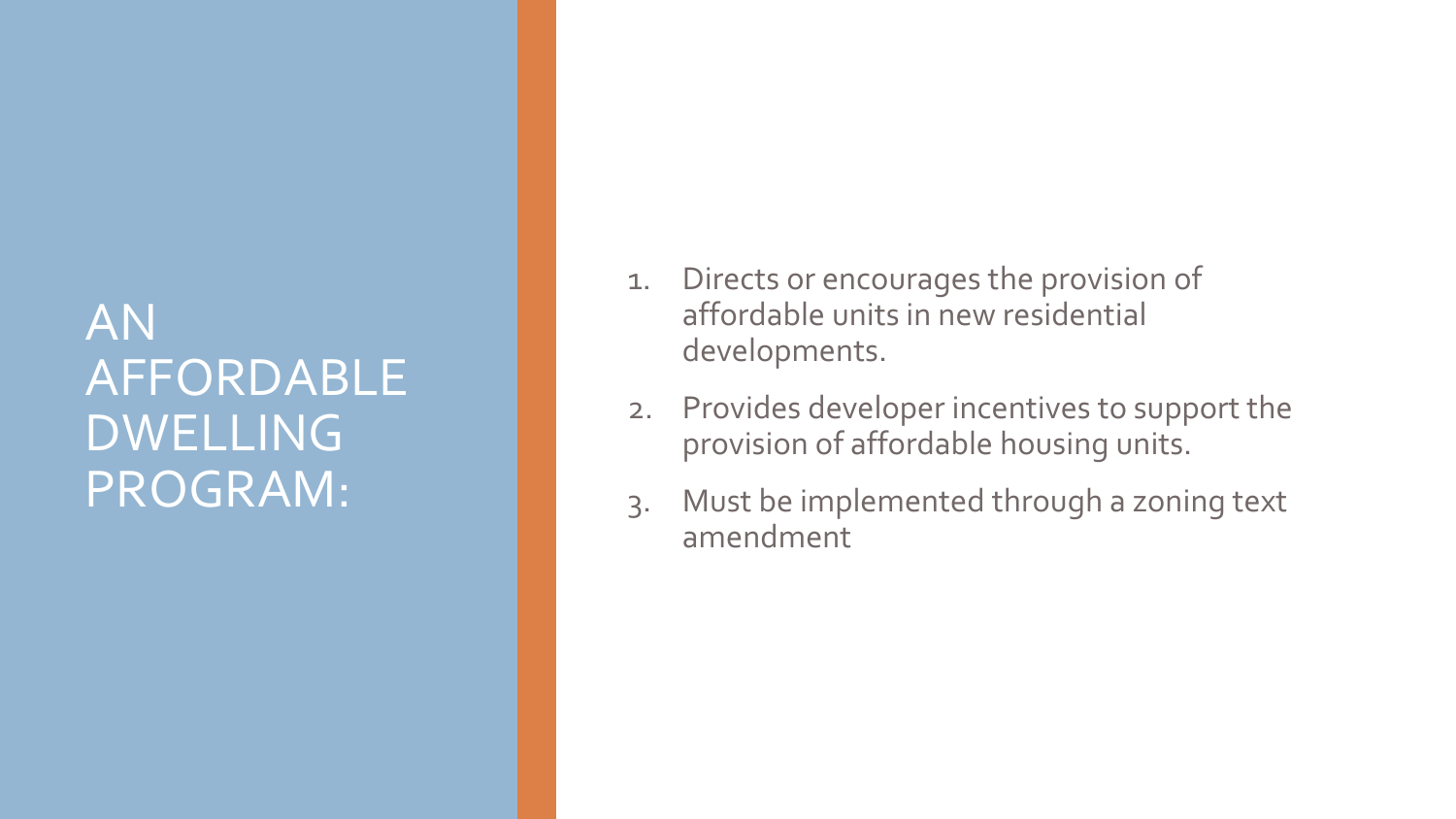Albemarle County is authorized to adopt an Affordable Dwelling Unit ordinance, or ADU program under Section 15.2-2304 of the Code of Virginia.

#### The statute places no restrictions on:

The percentage of unit set-aside required; The depth of unit affordability;

The length of affordability period; and

The incentives that may be included.

Does require incentives be sufficient to compensate developers for the cost of providing affordable units.

# AUTHORIZATION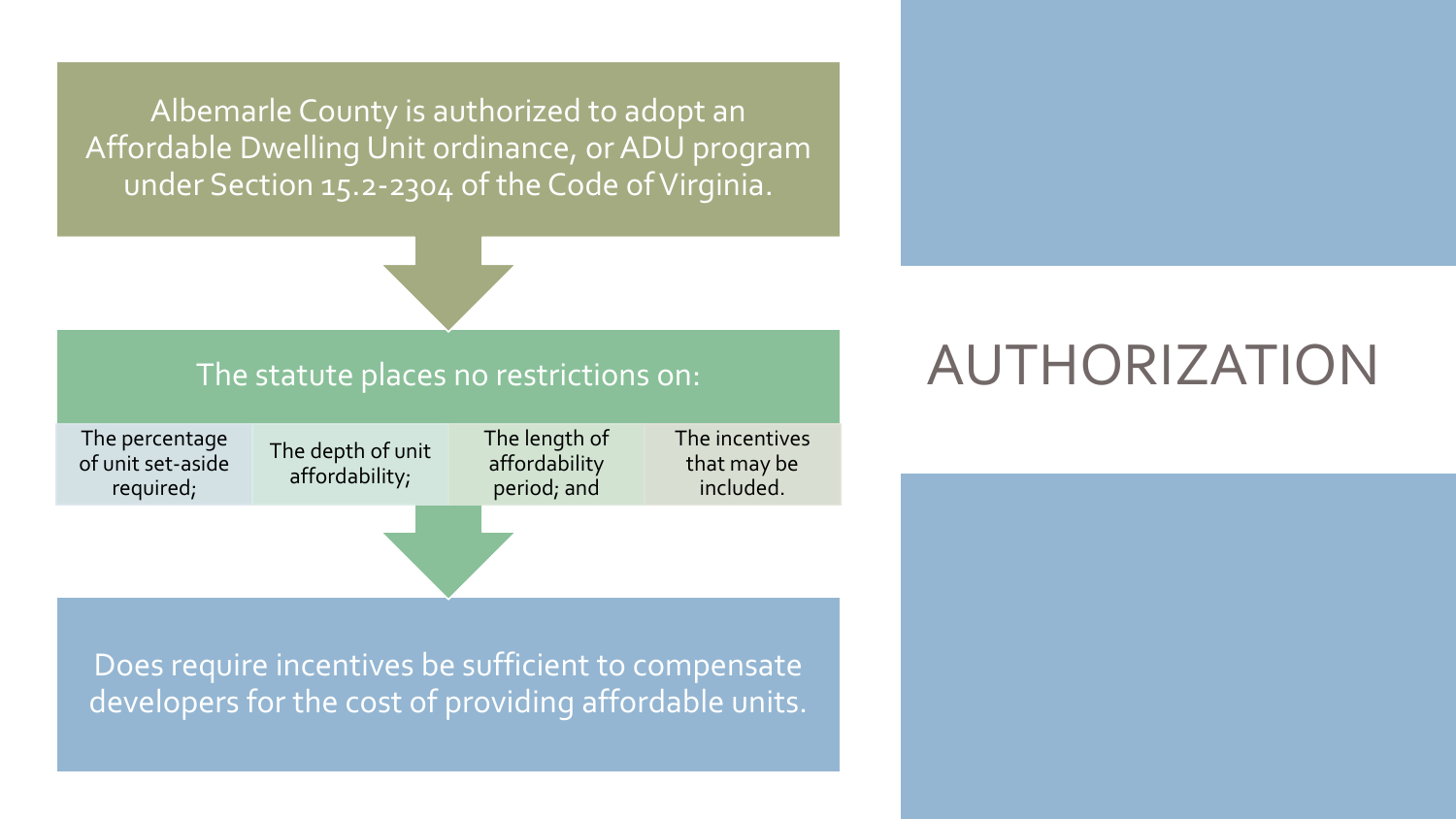#### APPLICABILITY

ADU programs work best in high-growth and high housing cost areas, such as Albemarle County.

New residential construction projects seeking approval of a rezoning or special use permit application.

New residential construction projects requesting a voluntary increase in density.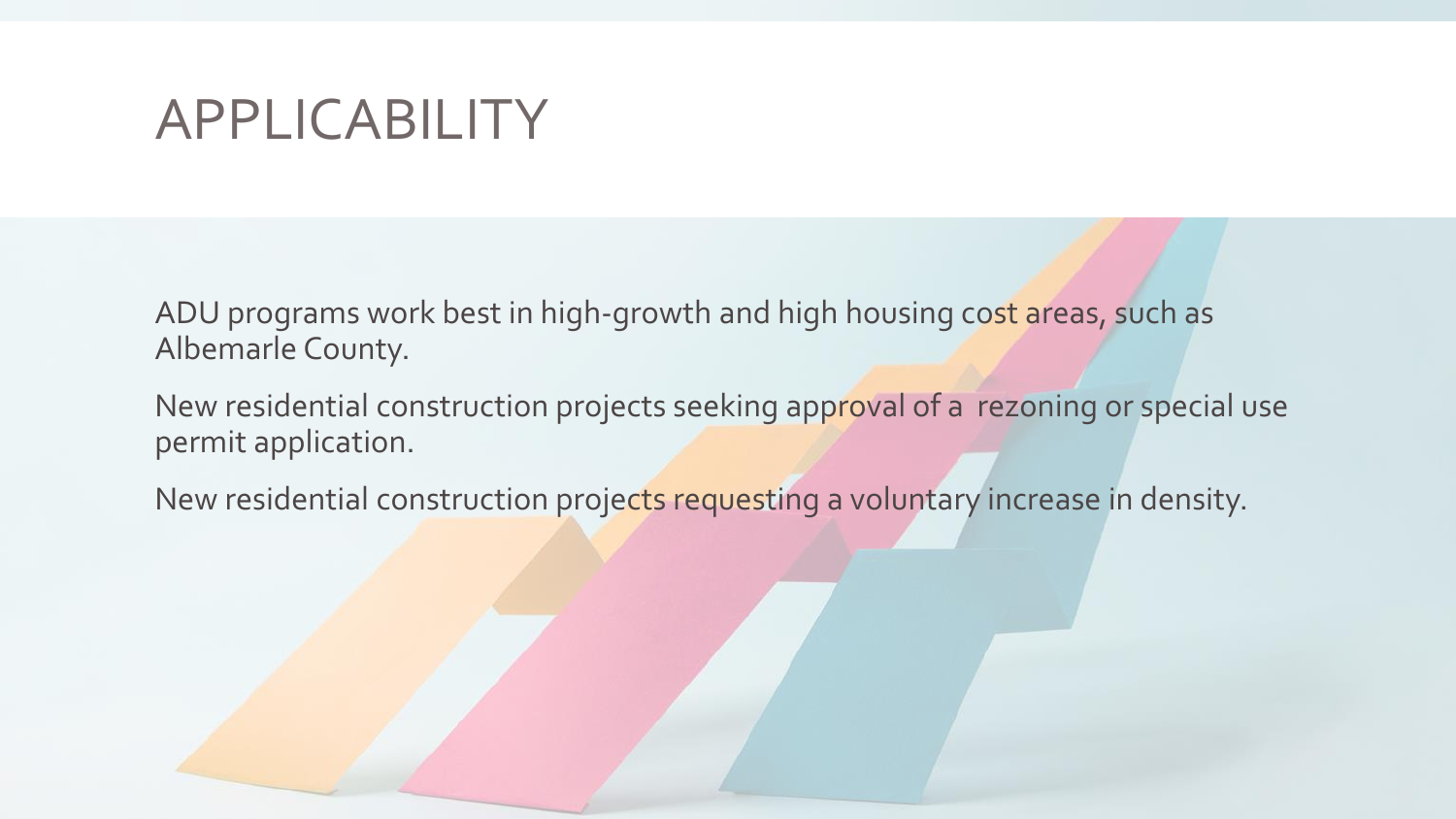# WHICH HOUSEHOLDS ARE SERVED THROUGH ADU ORDINANCES?

Units built under ADU programs can serve a variety of household incomes, but tend to focus on:

- 1. Renter households with incomes no greater than 60% of area median income
- 2. Homebuyers with incomes no greater than 80% of area median income

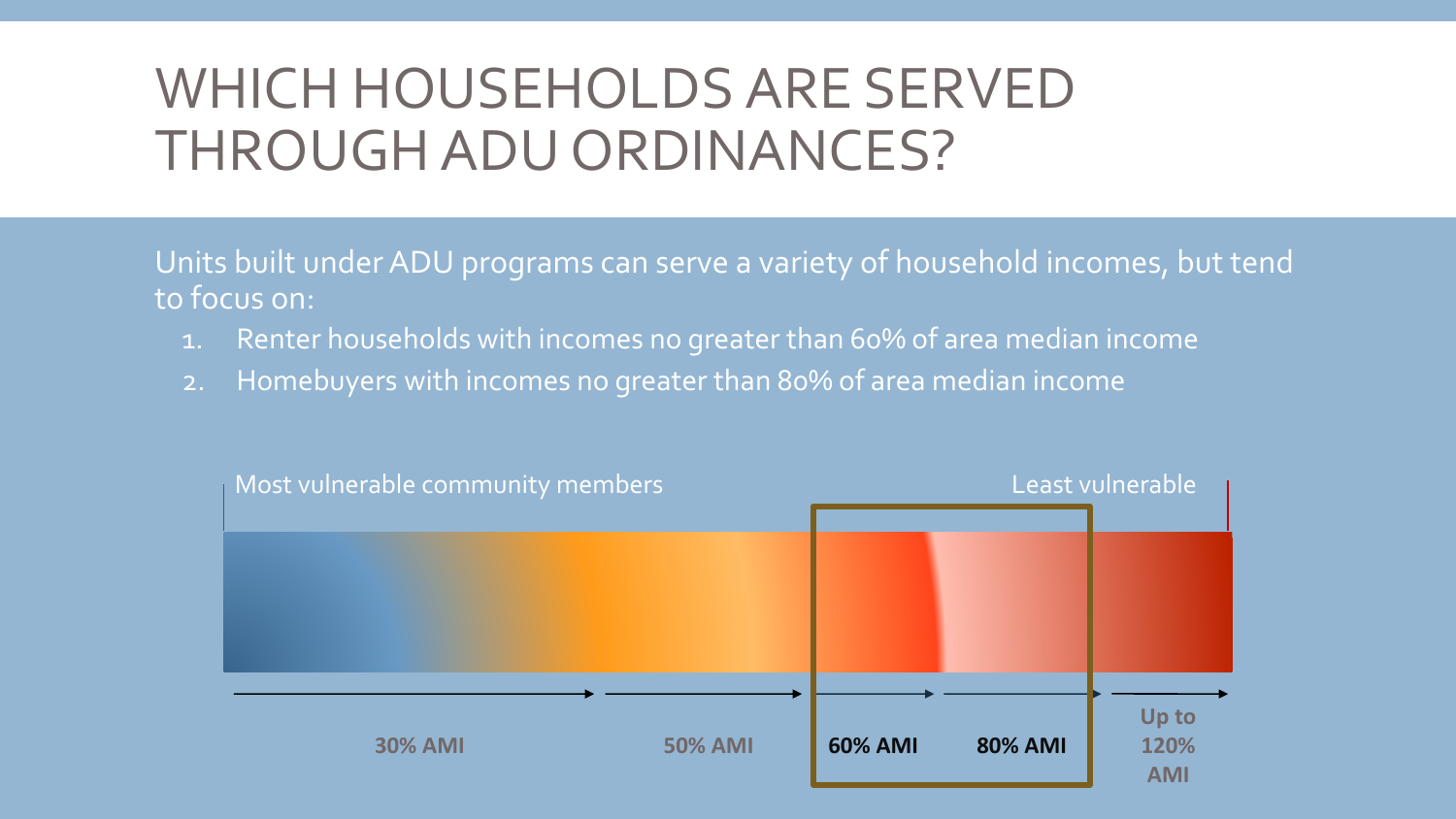### COMMON **ORDINANCE** COMPONENTS

- % of total residential units that need to be provided as affordable housing
- A standard cash-in-lieu of affordable unit amount
- Minimum affordability period for both rental and owner-occupied units
- County first-right-to purchase option
- Option for non-profit organizations to purchase units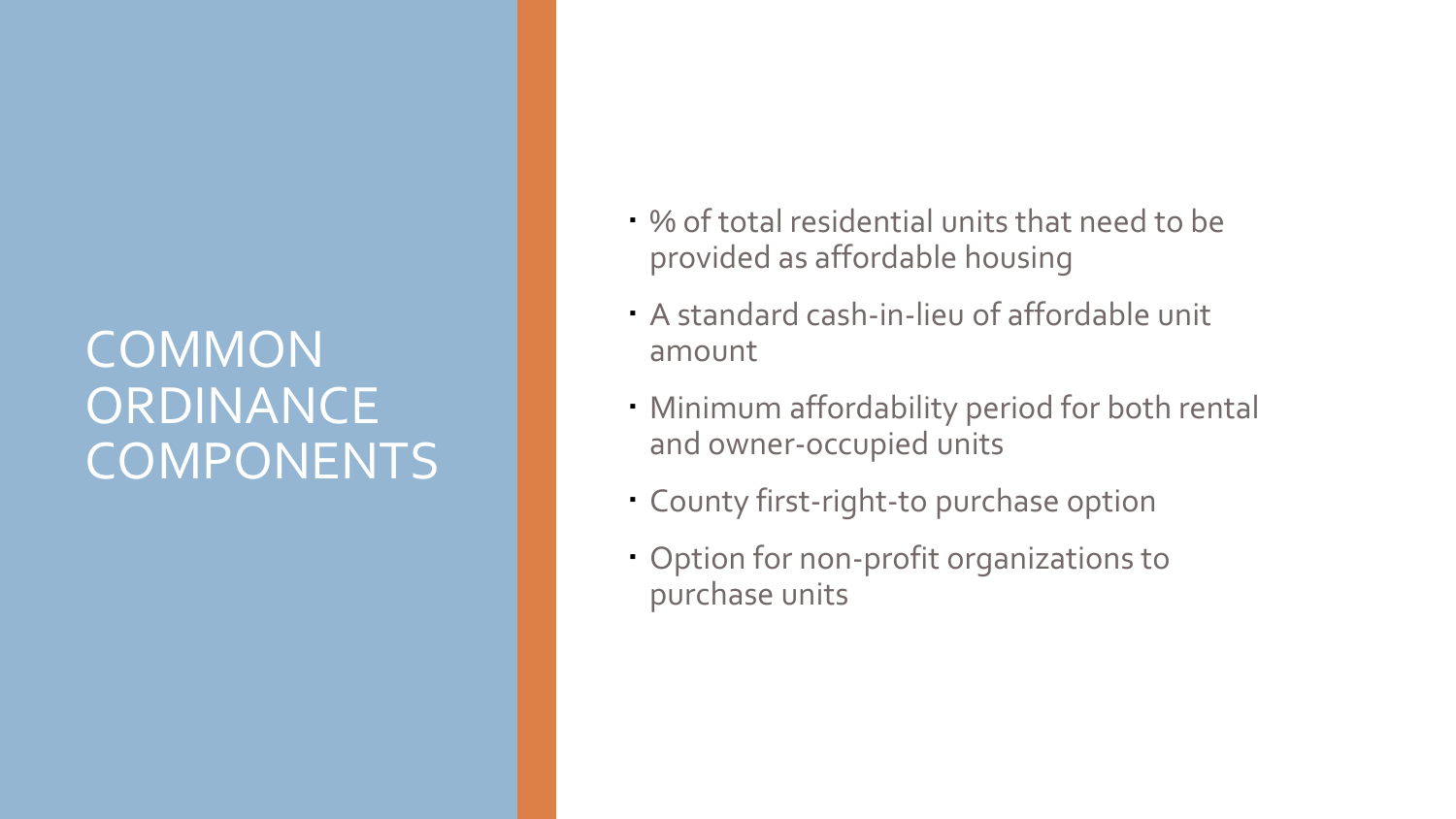### **COMMON ORDINANCE COMPONENTS**

- Option to set maximum square footage standards
- Ability to set maximum affordable rental rates and for-sale prices
- Developer incentives, such as:
	- **Density increases**
	- Reductions in some predefined building or site standards
	- Financial incentives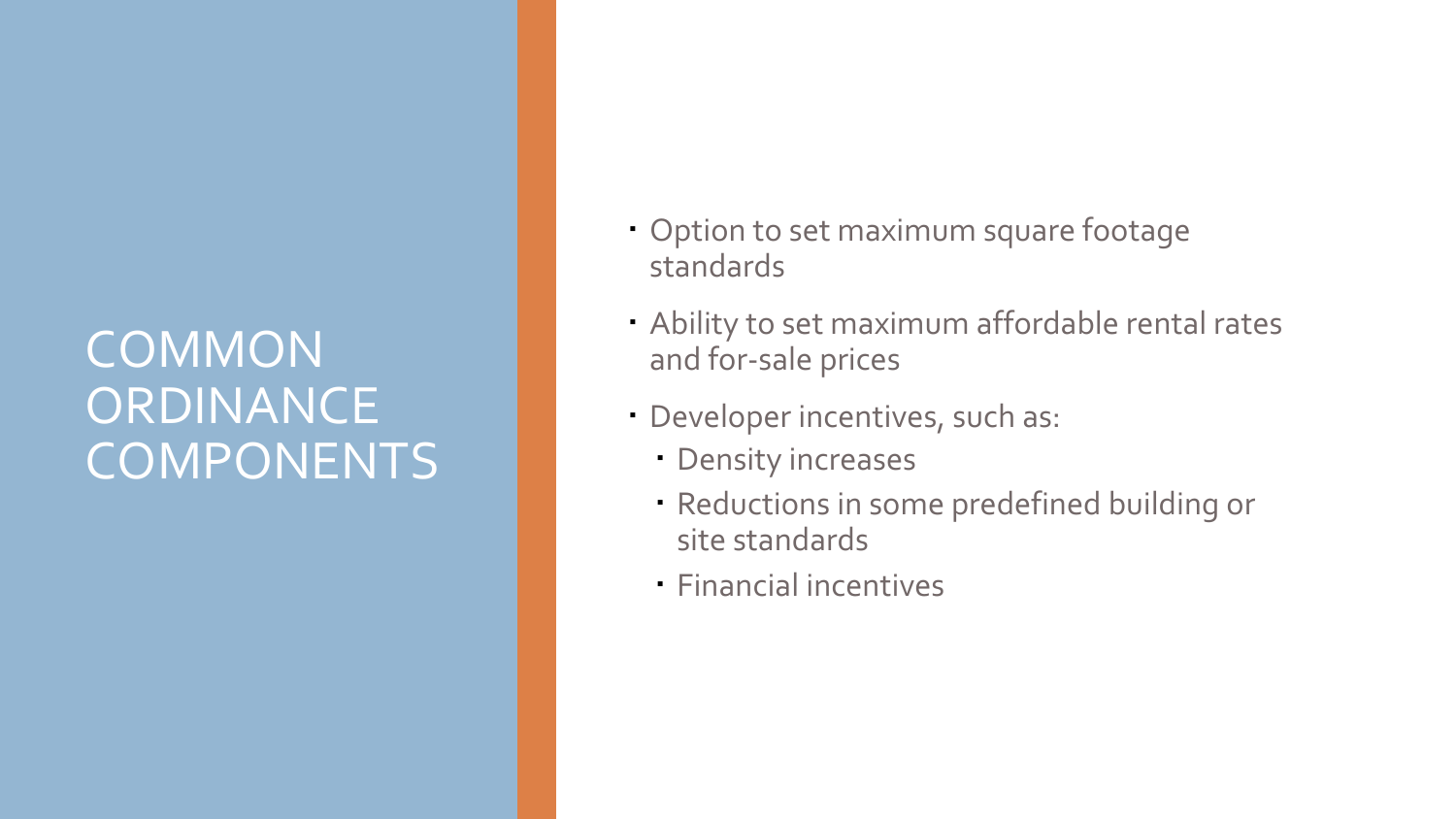# HOW IS THIS DIFFERENT FROM THE COUNTY'S CURRENT PRACTICES?



- Replace voluntary housing proffer system with mandatory inclusion of affordable units in rezonings and special use permit applications.
- Establish consistent per unit cash-in-lieu payment amounts.
- Establish process for securing affordability period through covenants.
- **· Incorporate developer incentives in addition to the** increased densities secured through the rezoning process.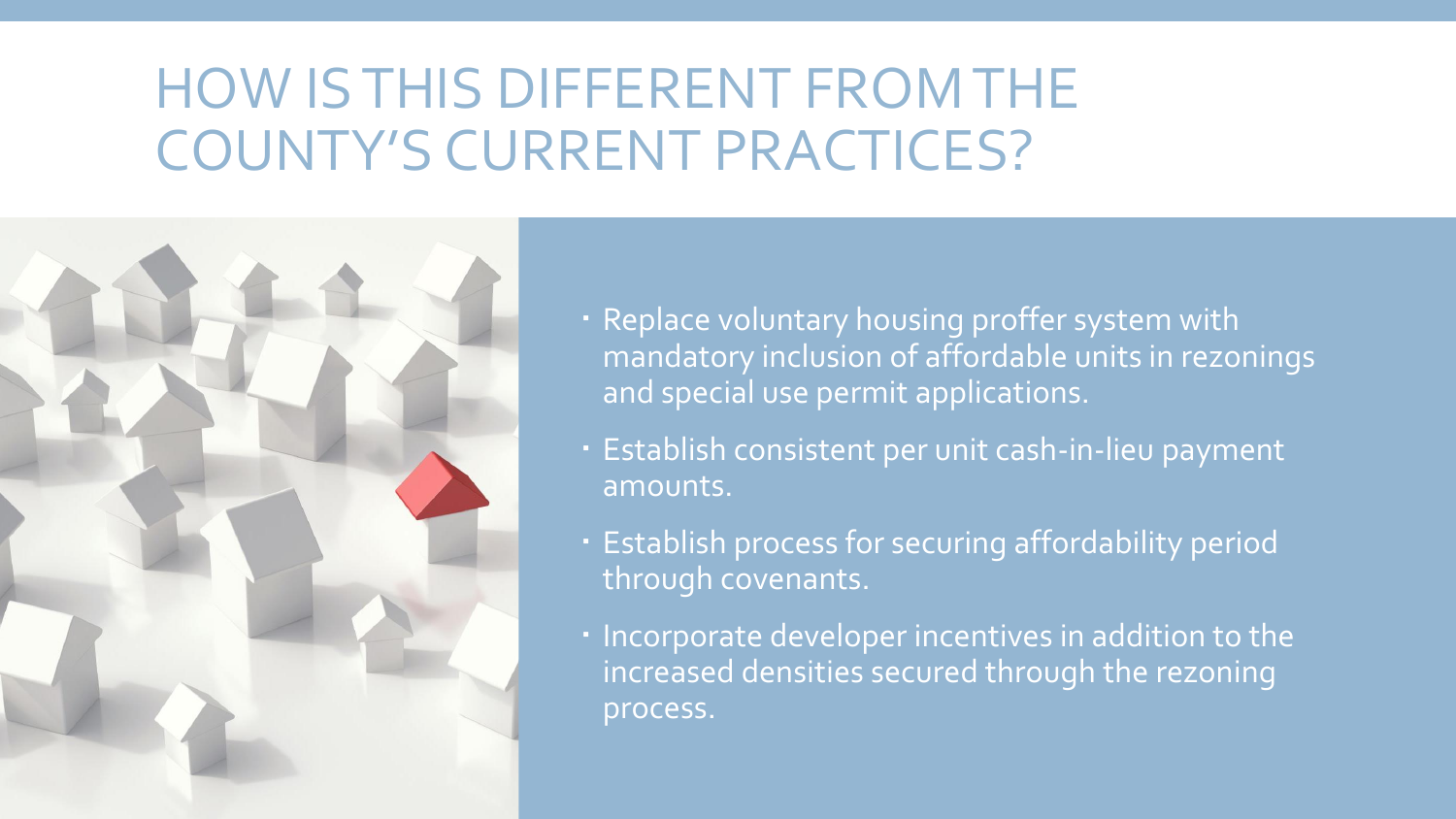#### EXAMPLE: LOUDOUN COUNTY, VA

- Current ordinance adopted in 1999
- Applies to projects with 24 or more residential dwelling units
- Percentage of units required to be affordable
	- 12.5% of total units in single-family developments
	- 6.25% of total units in multi-family developments
- Affordability period
	- 15 years for for-sale units
	- 20 years for rental units
- Cash-in-lieu payments equals 100% of cost of construction of single-family detached prototype
- Provides density bonus, design standard flexibility, expedited review, & low-interest loan gap financing for multi-family projects
- Target households
	- 30% AMI 70% AMI for for-sale units
	- 30% AMI 50% AMI for rental units
- Affordable pricing is set by an Affordable Dwelling Unit Advisory Board
- Total affordable units produced (2,568)
	- 2,279 for sale units
	- 289 rental units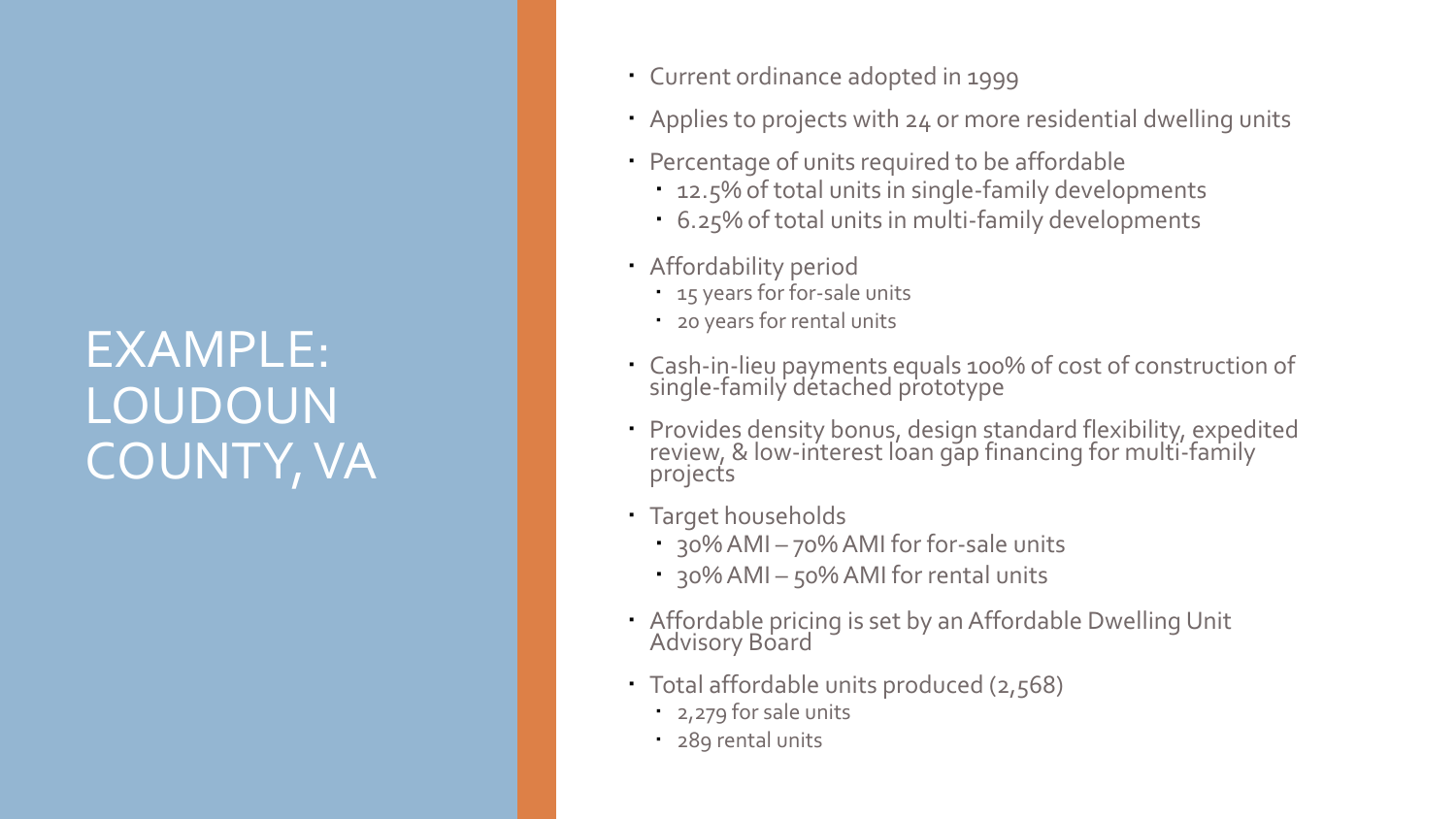#### EXAMPLE: FAIRFAX COUNTY, VA

- Current ordinance adopted in 1990
- Developments with 50+ units at a density greater than 1 unit/acre
- Percentage of units required to be affordable
	- 12.5% of total units in single-family developments
	- 6.25% of total units in multi-family developments
- Affordability period
	- 30 years
- Cash-in-lieu payments equals fair market value of each ADU lot
- **Provides density bonus**
- Target households
	- 70% AMI for for-sale units
	- 50% AMI for rental units
- **Affordable pricing is set by Fairfax County Redevelopment** and Housing Authority (for -sale units); rents affordable at 50% AMI
- Total affordable units produced (2,929)
	- <sup>1</sup>,500 for sale units
	- 1,429 rental units